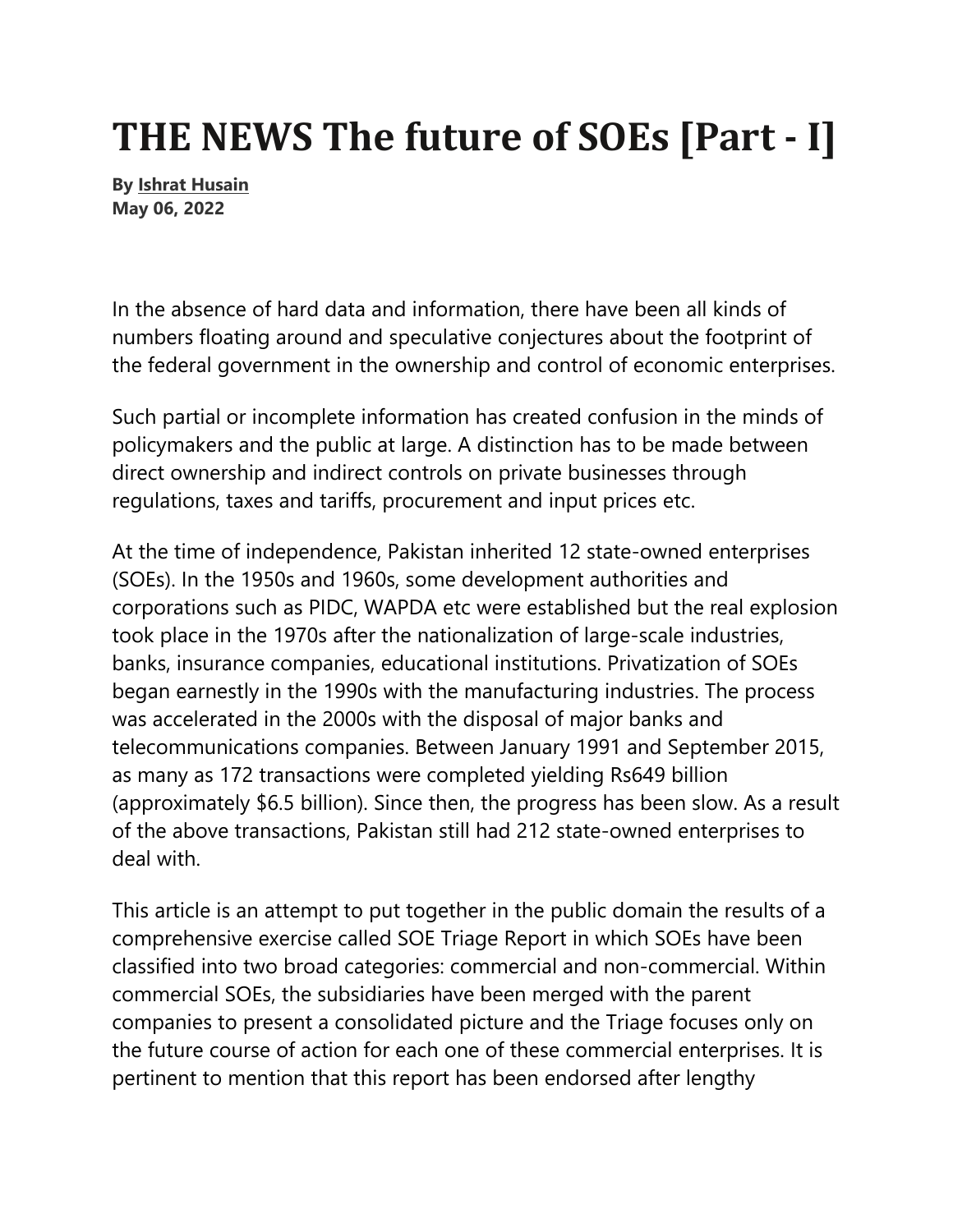discussions by the IMF, World Bank, ADB and has also been approved by the cabinet.

Why was it necessary to undertake such an exercise? First, to get a handle on the sources of total risk exposure to the federal government. The magnitude of the recurring subsidies (explicit and implicit), concessions, unfunded liabilities (difference between the budgeted amounts and the actual outlays), tax and tariff concessions, guarantees written, bank borrowings, pension liabilities of the employees, foreign loans has not been computed before. A dedicated unit of experts in the Ministry of Finance is proposed to regularly monitor and keep track of these liabilities and make it public.

Second, at present there is an admixture of commercial enterprises and noncommercial entities all lumped together under the rubric of SOEs. An analytical classification has sifted out the commercial enterprises from the rest and the focus of the Triage is only on this set. Finally, the rationale for retention, restructuring, privatization, leasing out, divestiture of shares through capital market, liquidation and winding up has been clearly laid down in a transparent and objective manner in respect of each of these enterprises. The usual binary 'privatize' or 'keep under the government' that has become too emotive has been done away and a more refined and nuanced nonideological pragmatic approach has been adopted.

The key factors for limiting the exercise to the commercial SOEs are as follows: first, more than 98 percent of the government's assets and almost 100 percent of the losses in the SOEs portfolio are related to commercial SOEs. Second, the operational performance of commercial SOEs has a direct bearing on fiscal risks and fiscal deficit of the federal government. Third, the non-commercial SOEs are largely self-sustaining entities or are established to achieve a social objective which falls within the social policy objectives of the government which otherwise the private sector is unable to perform.

According to the raw data produced by the Ministry of Finance, currently there are around 212 SOEs operating in various sectors of Pakistan – 85 commercial SOEs; 44 non-commercial SOEs (Section 42, not-for-profit entities as well as trusts, foundations, regulatory bodies, universities, research and training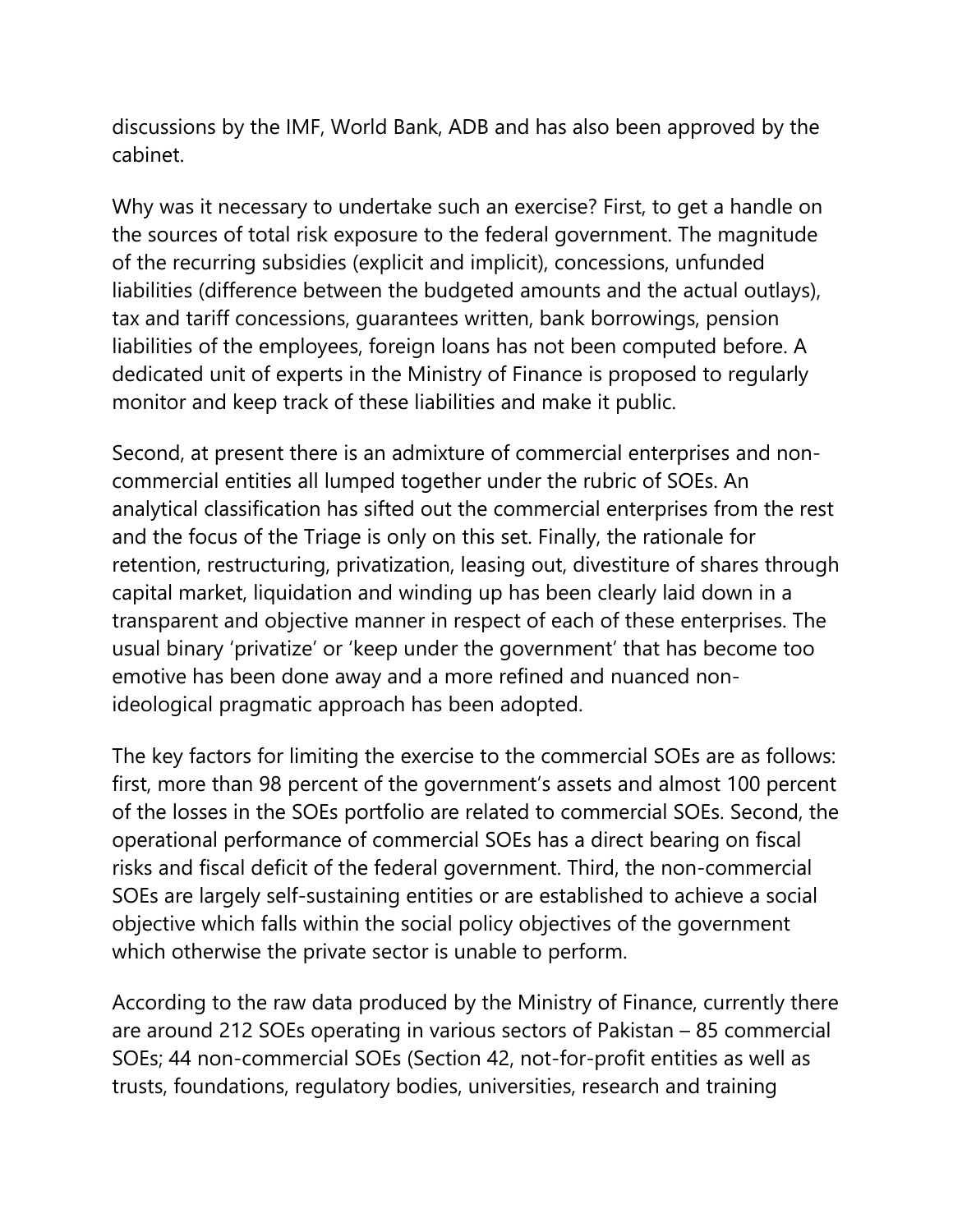institutions, promotional and advocacy bodies, and welfare funds); and 83 subsidiaries of the commercial SOEs.

After merging the 83 subsidiaries in their respective parent companies we end up with 85 commercial enterprises and 44 non-commercial entities that would no longer form part of this universe of SOES.

These 85 commercial SOEs, to which this exercise is focused, mainly operate in seven sectors: power; oil and gas; infrastructure, transport and communication; manufacturing, mining and engineering; finance; industrial estate development and management; and wholesale, retail and marketing.

Further breaking down the performance of SOEs reveals that over the past six years, one-third of the commercial SOEs have experienced losses intermittently.

As many as 51 of these made profits in FY19 amounting to a total of Rs336 billion but their performance was outstripped by the 33 loss-making entities. Among the latter, the sum of the losses of top-10 loss-making SOEs contribute around 90 percent to the total losses of the SOEs portfolio each year. NHA, Pakistan Railways, PIA, Pakistan Steel, five power-sector DISCOs and ZTBL are these top 10 loss-making incurring net losses of Rs411 billion. Among the other 23 loss-making companies (losses of Rs 69 billion), the significant one was Pakistan Railways with Rs33 billion. The top ten profitmaking SOEs are six in the oil and gas sector, three in power, and the National Bank of Pakistan. They together have generated net profits of Rs294 billion; 41 other profit-making entities contributed Rs42 billion.

As mentioned earlier, the primary objective of the triage exercise was to comprehensively review this SOE portfolio to identify SOEs which need to be retained by the government and those which should be privatized or liquidated. Moreover, the next steps, action plan and indicative timelines for various processes were also required to be developed. In terms of incorporation, these 85 fall under two categories: SOEs that are companies established under the Companies Act, 2017 except those incorporated under Section 42; and SOEs established through special enactments that have a